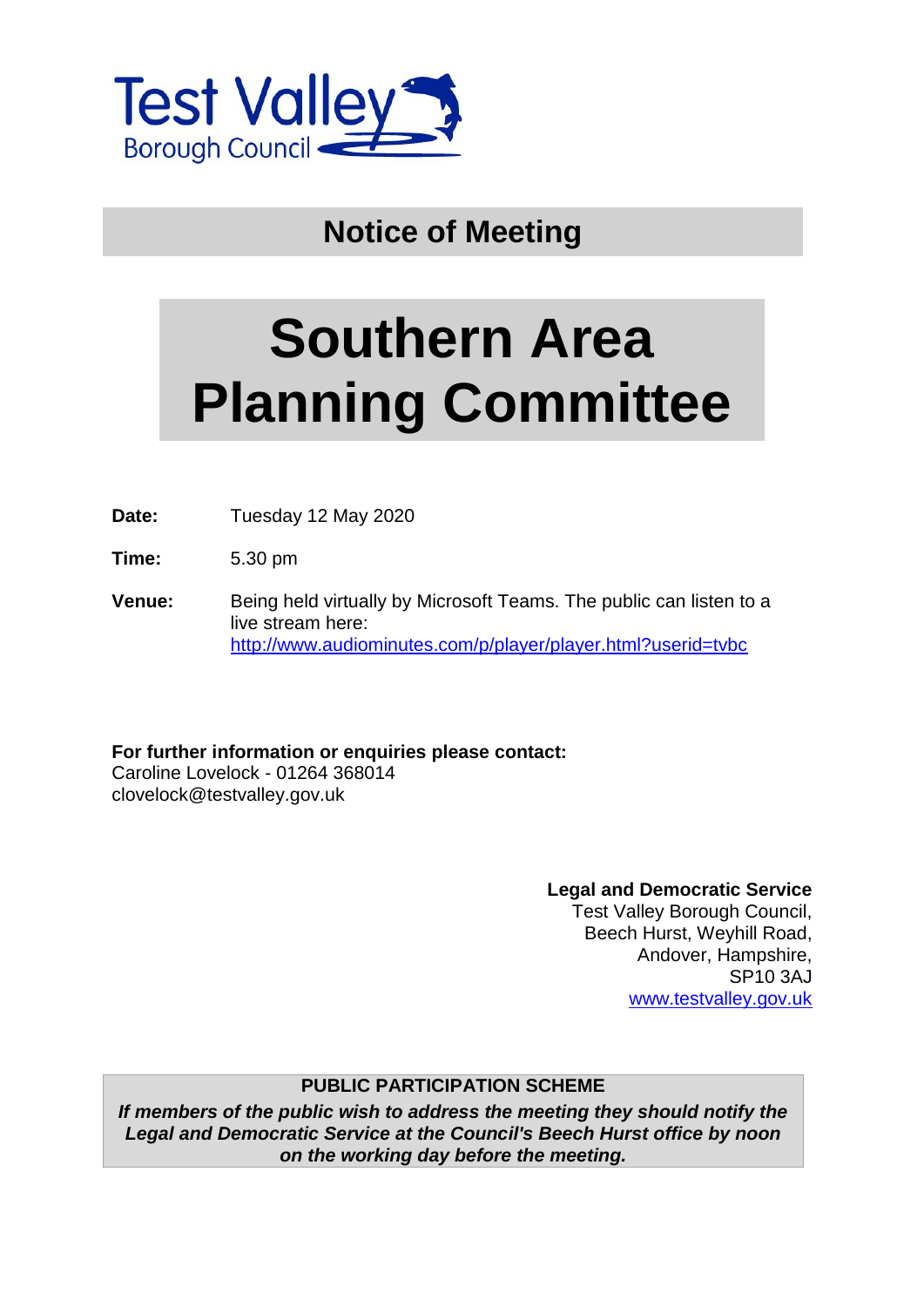**Membership of Southern Area Planning Committee**

# PAGE INTENTIONALLY BLANK